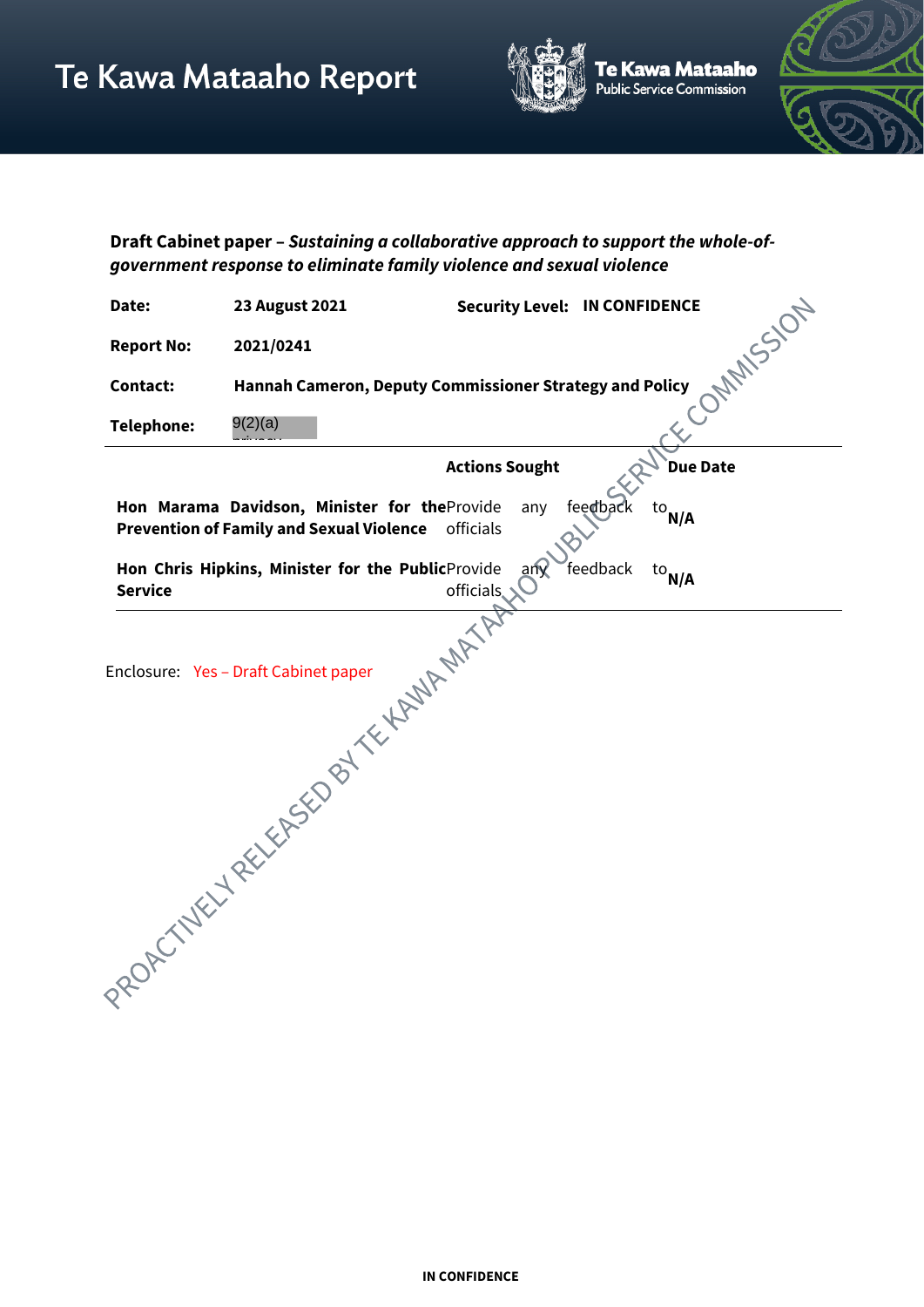### **Recommended Action**

We recommend that you:

- a **note** the attached draft Cabinet paper proposing the establishment of the Joint Venture as an interdepartmental executive board, and a Tangata Whenua Rōpū as a ministerial advisory committee to the Minister for the Prevention of Family and Sexual Violence
- b **provide** any feedback to officials on the draft Cabinet paper
- c **note** Appendix 3 to the draft Cabinet paper is an updated Terms of Reference for the Tangata Whenua Rōpū, which Minister Davidson may wish to share with the current tangata whenua rōpū for their feedback
- d **note** we will provide you with advice by Thursday 26 August on whether and how the Tangata Whenua Rōpū could be strengthened through a statutory mechanism
- **agree** that Te Kawa Mataaho release this briefing alongside other planned releases for the launch of the National Strategy for the Elimination of Family Violence and Sexual Violence.<br>Agree/disagree. launch of the National Strategy for the Elimination of Family Violence and Sexual Violence.

*Agree/disagree.*

Hon Marama Davidson **Minister for the Prevention of Family Violence Minister for the Public Serviceand Sexual Violence** 

Hon Chris Hipkins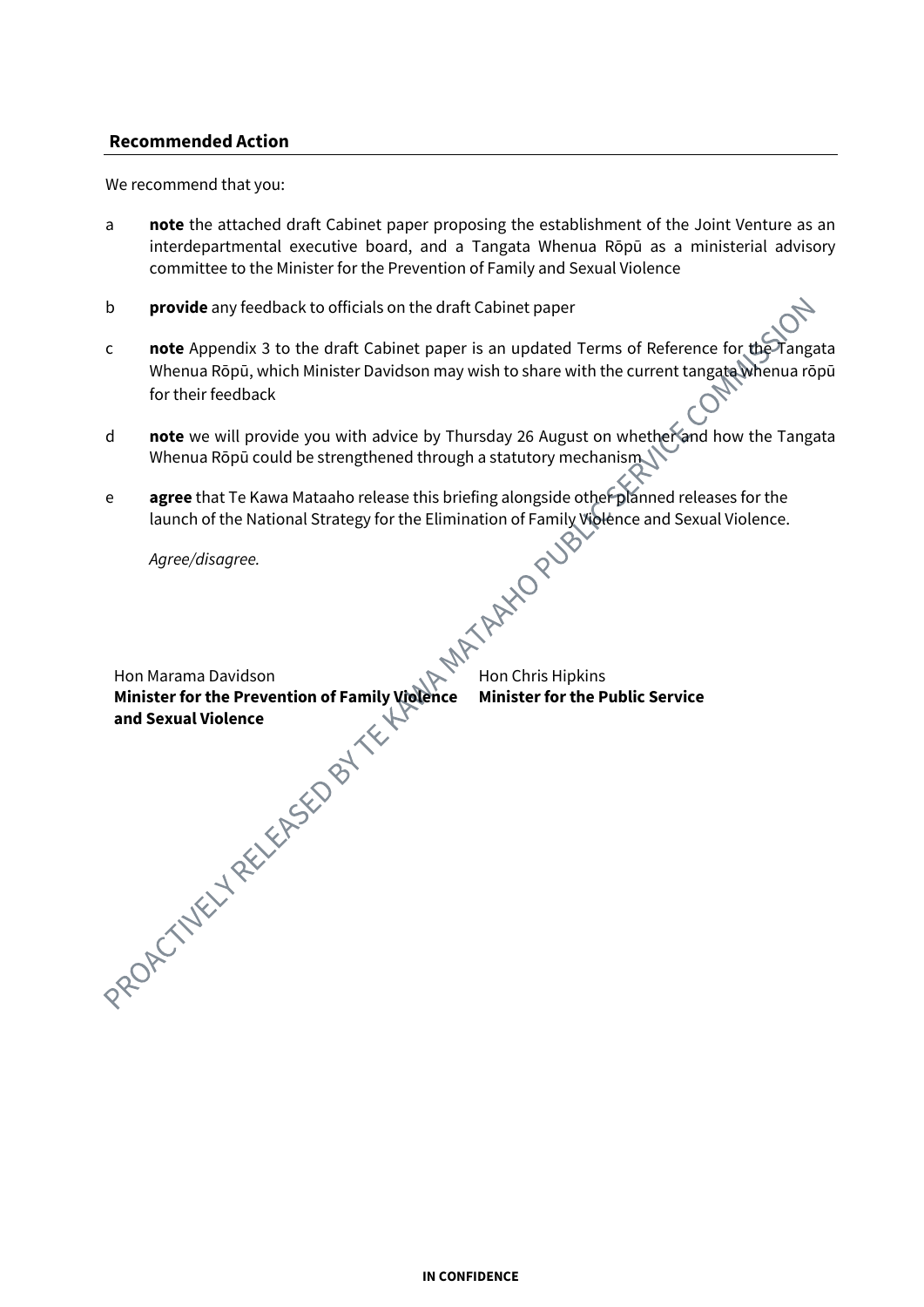# **Te Kawa Mataaho Report:** *Draft Cabinet paper – Sustaining a collaborative approach to support the whole-of-government response to eliminate family violence and sexual violence*

# **Purpose of Report**

- 1 This report provides you with a draft Cabinet paper proposing the establishment of:
	- a. the Joint Venture for Family Violence and Sexual Violence as an interdepartmental executive board under the Public Service Act 2020.
	- b. a Tangata Whenua Rōpū as a minsiterial advisory committee to the Minister for the Prevention of Family and Sexual Violence.

# **Cabinet paper**

- 2 The Cabinet paper has been drafted for the Minister for the Public Service and the Minister for the Prevention of Family and Sexual Violence to take to Cabinet jointly, and introduces organisational mechanisms to sustain a collaborative approach to the whole-of-government response to eliminate family violence and sexual violence.
- 3 This paper will go to the Social Wellbeing Committee alongside a companion paper on the National Strategy for the Elimination of Family Violence and Sexual Violence.

#### *Interdepartmental executive board*

- The paper proposes the establishment of the Joint Venture as an interdepartmental executive board. The proposed name for the Board is the *Joint Venture Board for Eliminating Family Violence and Sexual Violence* (referred to as the *JV Board* in this paper). The remit of the Board would be:
	- a. Department of Corrections
	- b. Ministry of Education
	- c. Ministry of Health
	- d. Ministry of Justice
	- e. Ministry of Social Development
	- f. New Zealand Police
	- g. Oranga Tamariki
	- h. Te Kawa Mataaho Public Service Commission
	- i. Te Puni Kōkiri
- 5 As required under the Public Service Act 2020, the Public Service Commissioner will designate the members and chairperson of the Board from the chief executives of the agencies within the remit, and take into consideration any matters you identify as relevant.
- 6 Because the Accident Compensation Corporation is a Crown Agent, it cannot be included within the remit of the Board (nor its Chief Executive as a member). This paper explains the Commissioner instead intends to appoint the Chief Executive as an independent advisor to the JV Board under section 29(3) of the Public Service Act. The involvement of ACC will also be reinforced through:
	- a. The operating procedures the JV Board will develop;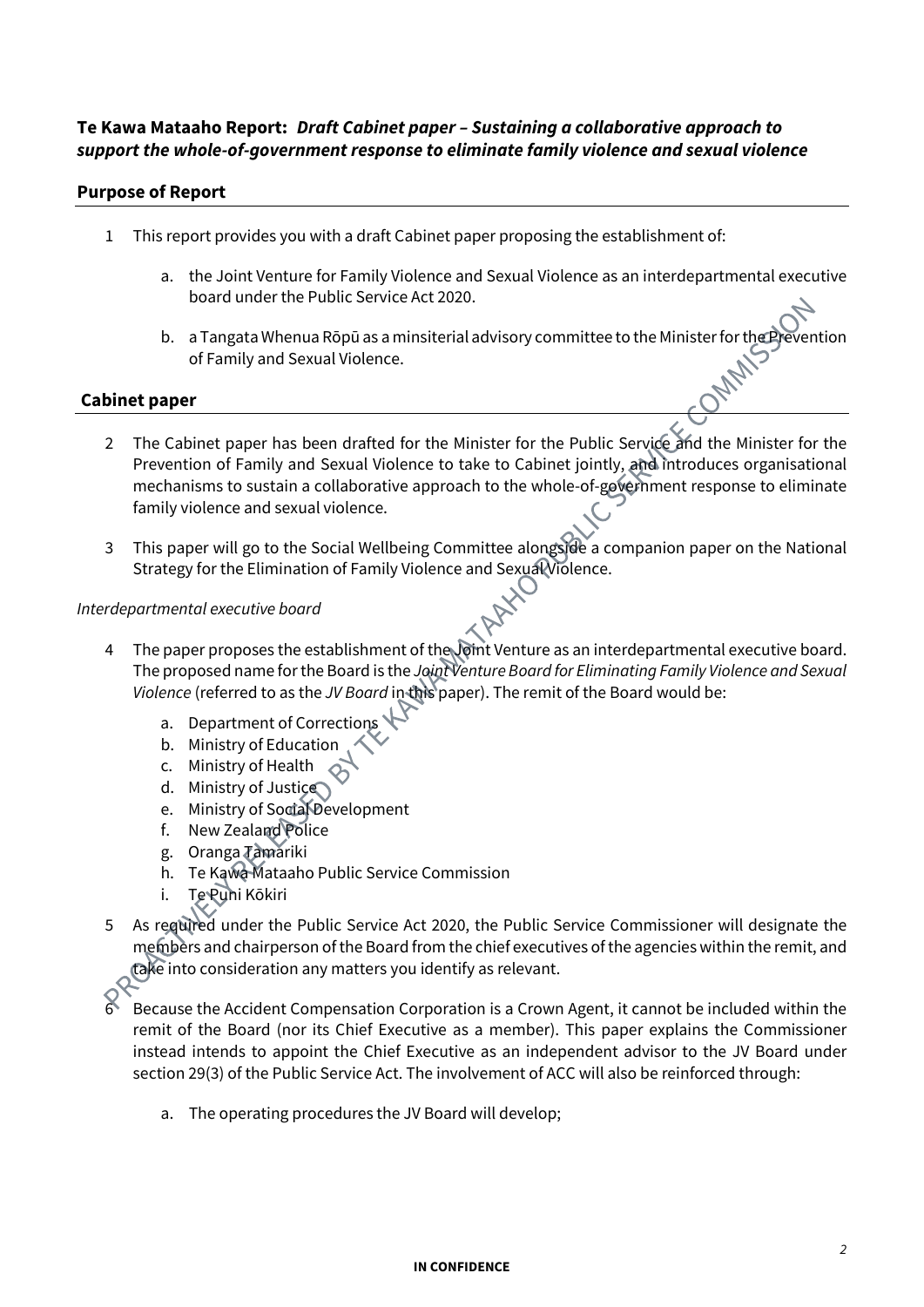- b. A memorandum of understanding (MoU) between the JV Board and the Board of ACC. The Minister for the Prevention of Family and Sexual Violence and the Minister for ACC will be consulted on relevant matters to take into account with developing the MoU.
- 7 The JV Board will also continue to work with current 'associate members' of the Joint Venture as appropriate. Current associate members include the chief executives of the Ministries for Pacific Peoples, Ethnic Communities and Women, and the chief executive of the Department of the Prime Minister and Cabinet (DPMC). These associate members will not be formal board members but will be consulted on papers and may raise matters with the chair or attend meetings where there is an issue of relevance. DPMC is included due to their role in oversight of the Child and Youth Wellbeing Strategy.
- 8 The paper names the Ministry of Justice as the servicing department initially. This will allow current arrangements to continue seamlessly in the interim and reduce any costs and disruption while the JV Board is focused on the National Strategy.
- 9 Officials will consider hosting arrangements for the longer term as part of an ongoing review of these working arrangements. The paper proposes a report back to Cabinet on any suggested changes to hosting arrangements.

# *Ministerial advisory committee – Tangata Whenua Rōpū*

- 10 On 10 August we gave you advice [*2021/0219 refers*] on the form of a future tāngata whenua rōpū to support this work.
- 11 In line with your preferred approach, the Cabinet paper proposes a Tangata Whenua Rōpū is established by Cabinet to provide advice to the Minister for the Prevention of Family and Sexual Violence. The paper outlines the role of the Tangata Whenua Rōpū – to:
	- a. provide an independent voice on the design and implementation of the strategies and policies that impact on whanau, hapu, iwi and hāpori Māori;
	- b. monitor and provide regular advice to the Minister on progress in implementing the National Strategy and Action Plan.
- 12 We have also amended the sector's draft proposed Terms of Reference to reflect your preferred approach. These Terms of Reference are attached as Appendix 3 to the Cabinet paper.
- 13 The paper outlines the process for appointing members to the Rōpū. As the Minister for the Prevention of Family and Sexual Violence, you will invite nominations, and a Kaitiaki group will facilitate the nomination and selection process. You will seek agreement to final appointments to the Tāngata Whenua Rōpū by the Cabinet Appointments and Honours Committee.

As requested, we will also provide you with further advice on the whether the arrangements could be strengthened through a statutory mechanism by 26 August, for you to discuss with your colleagues.

15 The JV Board will resource the Kaitiaki group, and ongoing support arrangements for the Tangata Whenua Rōpū once established.

# **Role of Minister for the Prevention of Family and Sexual Violence in operation of JV Board**

16 We understand that further information has been requested regarding the role of the Minister for the Prevention of Family and Sexual Violence in relation to operational structures of the JV board. As the

#### **IN CONFIDENCE**